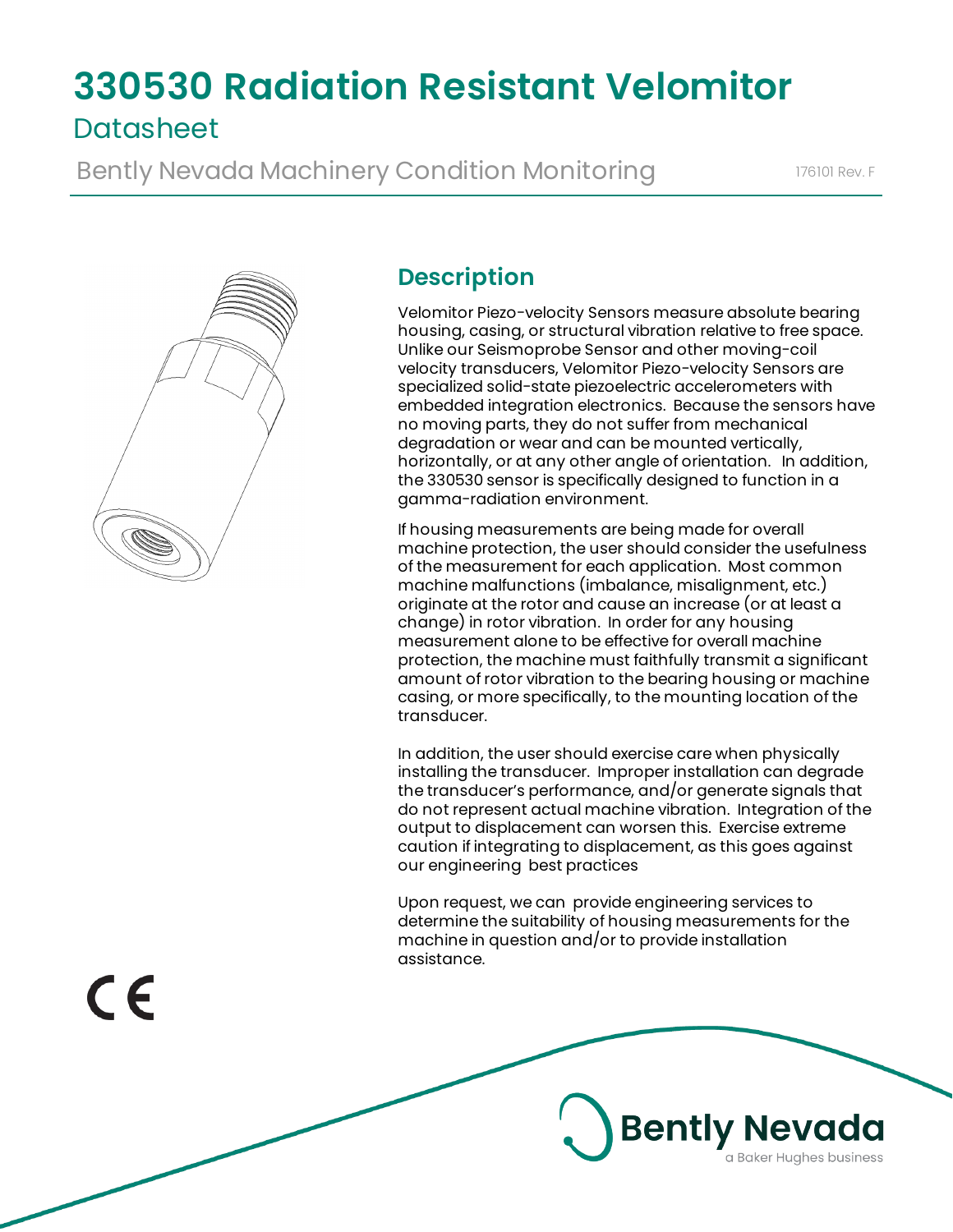# **Specifications**

Parameters are specified from +20 °C to +30 °C (+68 °F to +86 °F) room temperature and 100 Hz unless otherwise indicated.



Operation outside the specified limits may result in false readings or loss of machine monitoring.

# **Pre-Radiation Electrical**

| Sensitivity                                             | 3.94 mV/mm/s (100 mV/in/s) $\pm$<br>5%                                                                     |
|---------------------------------------------------------|------------------------------------------------------------------------------------------------------------|
| <b>Output Bias</b><br>Voltage, Ref:<br>Pin B to Pin A   | $-12.0 \pm 1.0$ V @ room<br>temperature<br>$-12.0 \pm 3.45$ V over temperature                             |
| Frequency<br>Response                                   | 6.0 Hz to 2.5 kHz (360 cpm to<br>150 kcpm) ± 0.9 dB<br>4.5 Hz to 5.0 kHz (270 cpm to<br>300 kcpm) ± 3.0 dB |
| Temperature<br>Sensitivity                              | -11.0% to +10.5% typical over the<br>operating temperature range                                           |
| Velocity<br>Range                                       | 635 mm/s (25 in/s) peak                                                                                    |
| Transverse<br>Sensitivity                               | Less than 5% of sensitivity                                                                                |
| Amplitude<br>Linearity                                  | ±2% to 152 mm/s (6 in/s) peak                                                                              |
| Mounted<br>Resonant<br>Frequency                        | Greater than 12 kHz                                                                                        |
| <b>Broadband</b><br>Noise Floor<br>(4.5 Hz to 5<br>kHz) | 0.008 mm/s (320 min/s) rms,<br>nominal                                                                     |
| Maximum<br>Cable<br>Length                              | 305 metres (1,000 feet) of<br>cable, Part Number 175873,<br>with no degradation of signal                  |

### **Post-Radiation Electrical**

| Sensitivity                                             | 3.94 mV/mm/s (100 mV/in/s) $\pm$<br>10% @ 3 Mrads<br>$3.94 \,\mathrm{mV/mm/s}$ (100 mV/in/s) ±<br>12% @ 12 Mrads |
|---------------------------------------------------------|------------------------------------------------------------------------------------------------------------------|
| <b>Output Bias</b><br>Voltage, Ref:<br>Pin B to Pin A   | $-12.0 \pm 2.0$ V @ room<br>temperature                                                                          |
|                                                         | $-12.0 \pm 3.70$ V over temperature                                                                              |
| Frequency<br>Response                                   | 6.0 Hz to 2.5 kHz (360 cpm to<br>150 kcpm) ± 1.0 dB<br>4.5 Hz to 5.0 kHz (270 cpm to<br>300 kcpm) ± 3.0 dB       |
| Temperature<br>Sensitivity                              | $-10.0\%$ to $+12.5\%$ typical over<br>the operating temperature<br>range                                        |
| Velocity<br>Range                                       | 420 mm/s (16.5 in/s) peak                                                                                        |
| <b>Transverse</b><br>Sensitivity                        | Less than 5% of sensitivity                                                                                      |
| Amplitude<br>Linearity                                  | ±2% to 152 mm/s (6 in/s) peak                                                                                    |
| Mounted<br>Resonant<br>Frequency                        | Greater than 12 kHz                                                                                              |
| <b>Broadband</b><br>Noise Floor<br>(4.5 Hz to 5<br>kHz) | $0.008$ mm/s (320 min/s) rms,<br>nominal                                                                         |
| Maximum<br>Cable<br>Length                              | 305 metres (1,000 feet) of<br>cable, BN Part Number 175873,<br>with no degradation of signal                     |

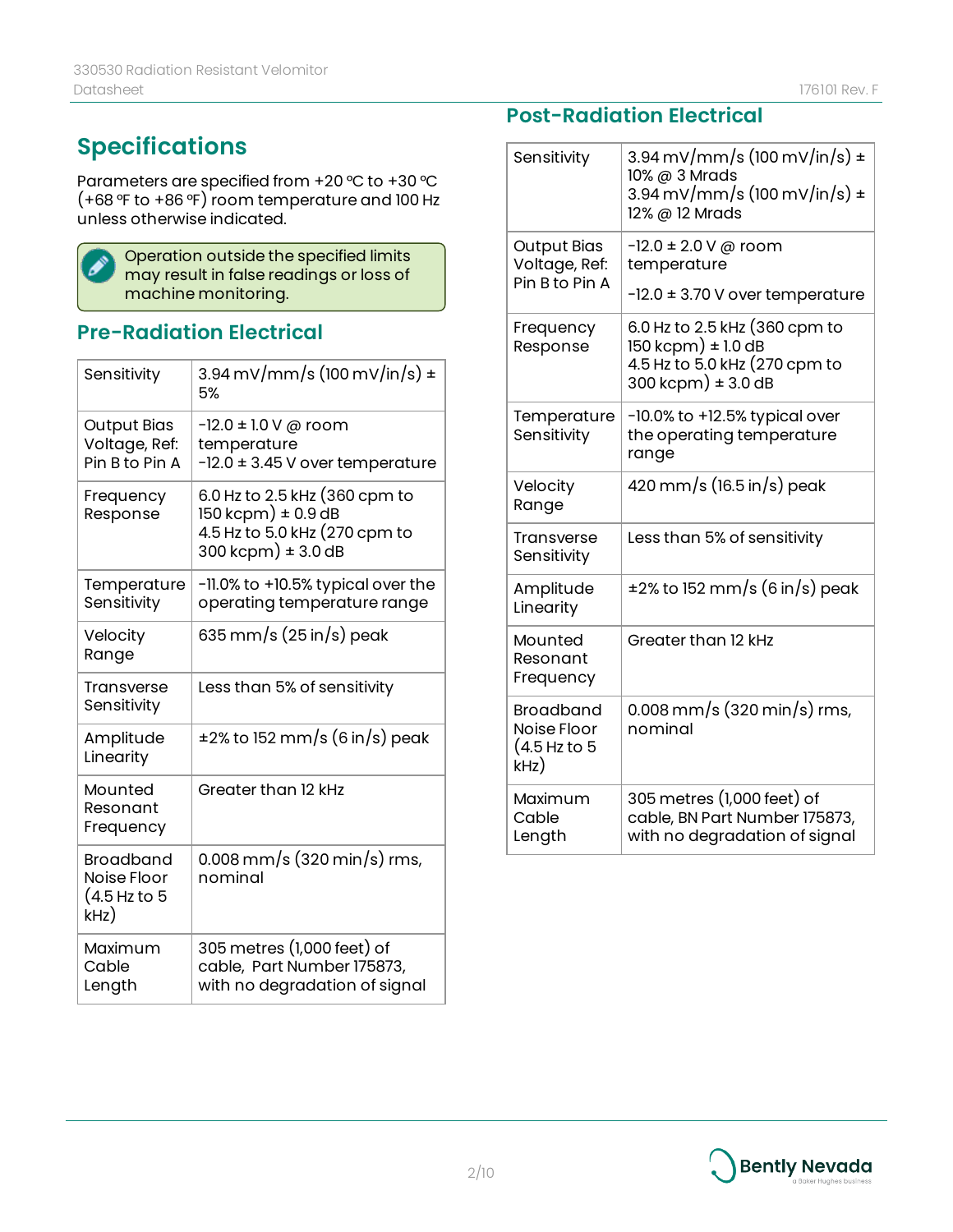# **Environmental Limits**

| Operating<br>Temperature<br>Range | -55 °C to +121 °C (-67 °F to +250<br>°F)                                                                                                                                 |
|-----------------------------------|--------------------------------------------------------------------------------------------------------------------------------------------------------------------------|
| Shock<br>Survivability            | 5,000 g peak, maximum                                                                                                                                                    |
| Relative<br>Humidity              | To 100% non-submerged (case<br>is hermetically sealed)                                                                                                                   |
| Base Strain<br>Sensitivity        | $0.005$ in/s/mstrain                                                                                                                                                     |
| Magnetic<br>Field<br>Sensitivity  | <51 min/s/gauss (50 gauss, 50<br>- 60 Hz)                                                                                                                                |
| Radiation<br>Dosage               | 12.0 Mrads, maximum<br>guarantee                                                                                                                                         |
|                                   | The limits listed above<br>are what Bently<br>Nevada, LLC<br>guarantees. See the<br><b>Summary Testing</b><br>Report at the end of this<br>document for more<br>details. |

# **Physical**

| Weight             | 142 grams (5.0 ounces), typical                                                                          |
|--------------------|----------------------------------------------------------------------------------------------------------|
| Diameter           | 25.3 mm (0.995 in)                                                                                       |
| Height             | 63.5 mm (2.5 in)                                                                                         |
| Case<br>Material   | 304L stainless steel                                                                                     |
| Connector          | 2-pin MIL-C-5015 hermetically<br>sealed, 304 stainless steel                                             |
| Mounting<br>Torque | $4.52$ N-m (40 in-lbf) maximum                                                                           |
| Polarity           | Pin A goes positive with respect<br>to Pin B when the sensor case<br>motion is towards the<br>connector. |



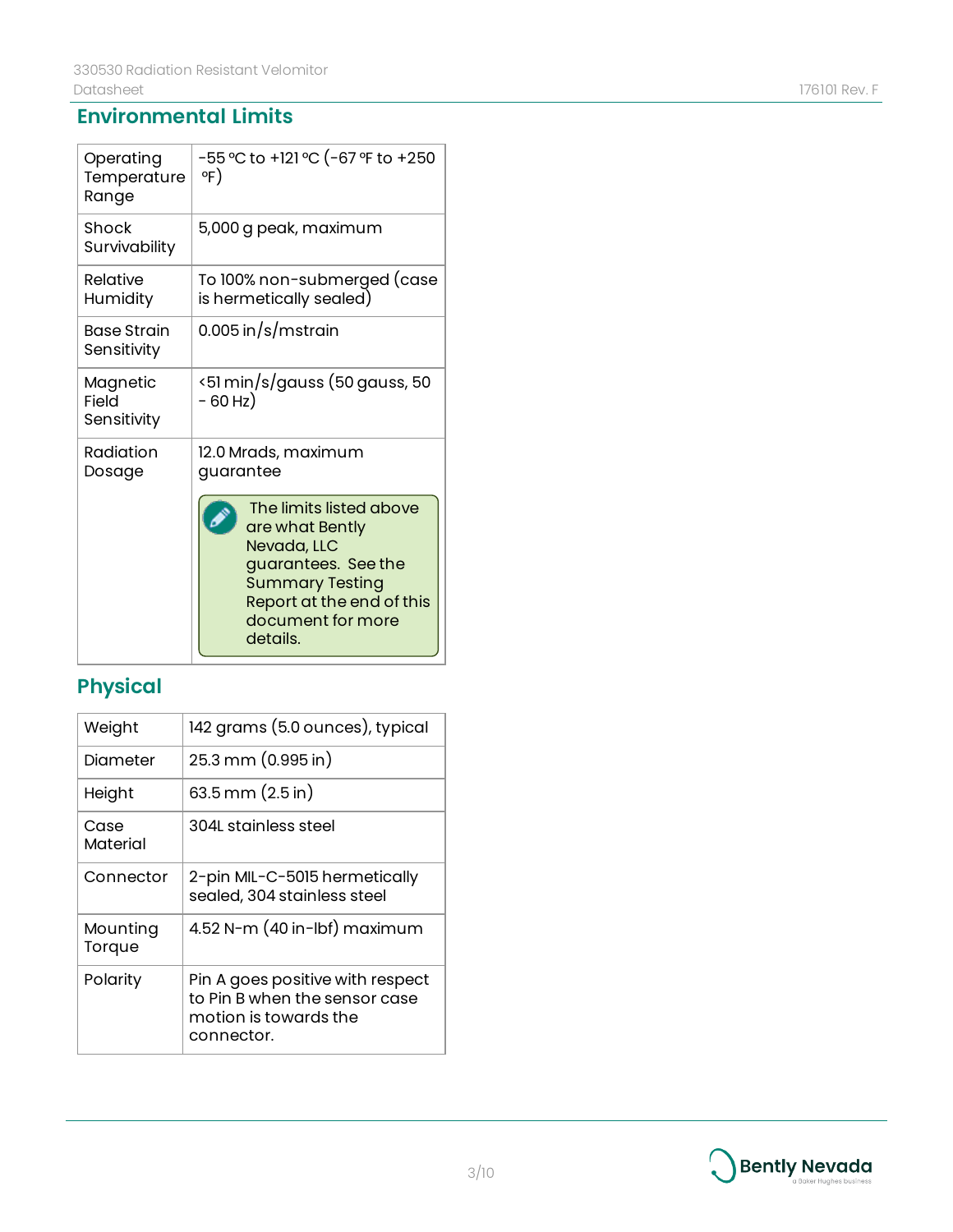# **Compliance and Certifications**

# **FCC**

This device complies with part 15 of the FCC Rules. Operation is subject to the following two conditions:

- This device may not cause harmful interference.
- This device must accept any interference received, including interference that may cause undesired operation.

# **EMC**

EMC Directive 2014/30/EU

# **RoHS**

RoHS Directive 2011/65/EU

# **Maritime**

#### **330400 and 330425 only**

ABS 2009 Steel Vessels Rules

1-1-4/7.7,4-8-3/1.11.1,4-9-7/13

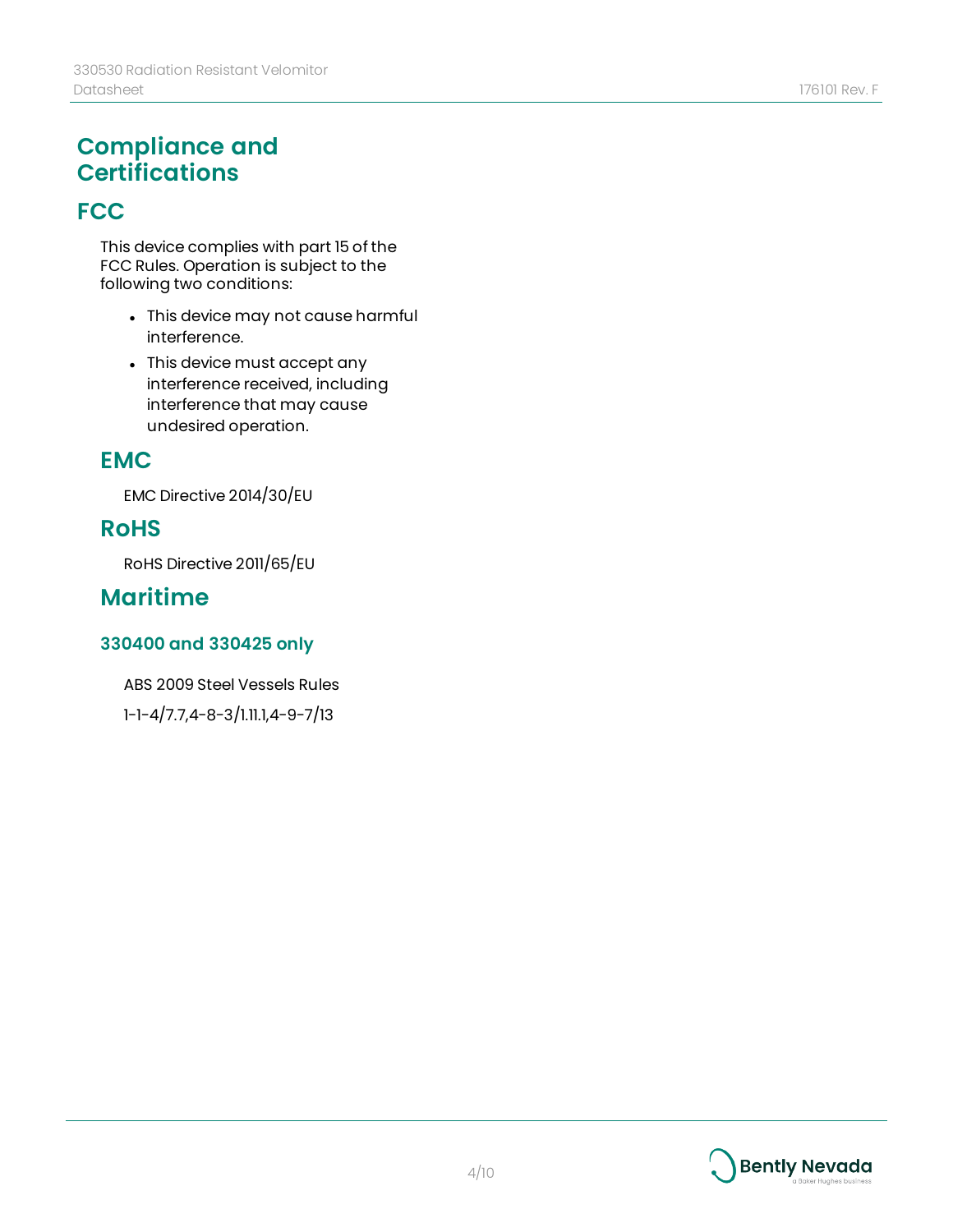# **Ordering Information**

For the detailed listing of country and  $\blacktriangleright$ product specific approvals, refer to the *Approvals Quick Reference Guide* (108M1756) available from [Bently.com.](http://www.bently.com/)

#### **Velomitor Sensor**

#### **330530-AA**

| A: Mounting Thread Adapter Option |                                                                                                                                                                                         |
|-----------------------------------|-----------------------------------------------------------------------------------------------------------------------------------------------------------------------------------------|
| 0 O                               | No adapter                                                                                                                                                                              |
| 0 1                               | $1/2 - 20$ UNF                                                                                                                                                                          |
| 02                                | M8 x 1                                                                                                                                                                                  |
| 03                                | $1/4 - 28$ UNF                                                                                                                                                                          |
| 04                                | $1/4 - 20$ UNC                                                                                                                                                                          |
| 05                                | $1/4 - 18$ NPT                                                                                                                                                                          |
| 0 6                               | $5/8 - 18$ UNF                                                                                                                                                                          |
| 07                                | $3/8 - 16$ UNC                                                                                                                                                                          |
| 08                                | $1/2 - 13$ UNC                                                                                                                                                                          |
|                                   | If an application requires<br>a housing, our 21128<br><b>Velocity Transducer</b><br>Housing uses the<br><b>Mounting Thread</b><br>Adapter Option -01 for<br>$1/2$ - 20 UNF. Not Inspira |

#### **Interconnect Cable**

330533-AA

| A: Cable Length Option in feet                                          |        |
|-------------------------------------------------------------------------|--------|
| For the cables listed below, order in<br>increments of 1.0 ft (305 mm). |        |
| Example:                                                                |        |
| O 9                                                                     | 9.0 ft |

| $12.0$ ft |
|-----------|
|           |

**1 2** 12.0 ft

Note: Minimum: **02** = 2 ft

Maximum: **99** = 99 ft

#### **The following are standard lengths**

| Feet                                                                  | Meters (approx.) |
|-----------------------------------------------------------------------|------------------|
|                                                                       |                  |
| 6                                                                     | 1.8              |
| 8                                                                     | 2.4              |
| 10                                                                    | 3.0              |
| 12                                                                    | 3.6              |
| 15                                                                    | 4.5              |
| 17                                                                    | 5.0              |
| 20                                                                    | 6.0              |
| 25                                                                    | 7.6              |
| 30                                                                    | 9.0              |
| 33                                                                    | 10.0             |
| 50                                                                    | 15.2             |
| 99                                                                    | 30.0             |
| Non-standard/custom lengths can<br>also be ordered at additional cost |                  |

#### **Velocity Transducer Housing Assembly**

#### **21128-AA-BB**

| <b>A: Mounting Thread Option</b>    |                |
|-------------------------------------|----------------|
| 0 I                                 | Unthreaded     |
| 0 <sub>2</sub>                      | $3/4 - 14$ NPT |
| 0 <sup>3</sup>                      | $1/2 - 14$ NPT |
| 04                                  | $1/2 - 14$ BSP |
| <b>B: Cable Exit Fitting Option</b> |                |

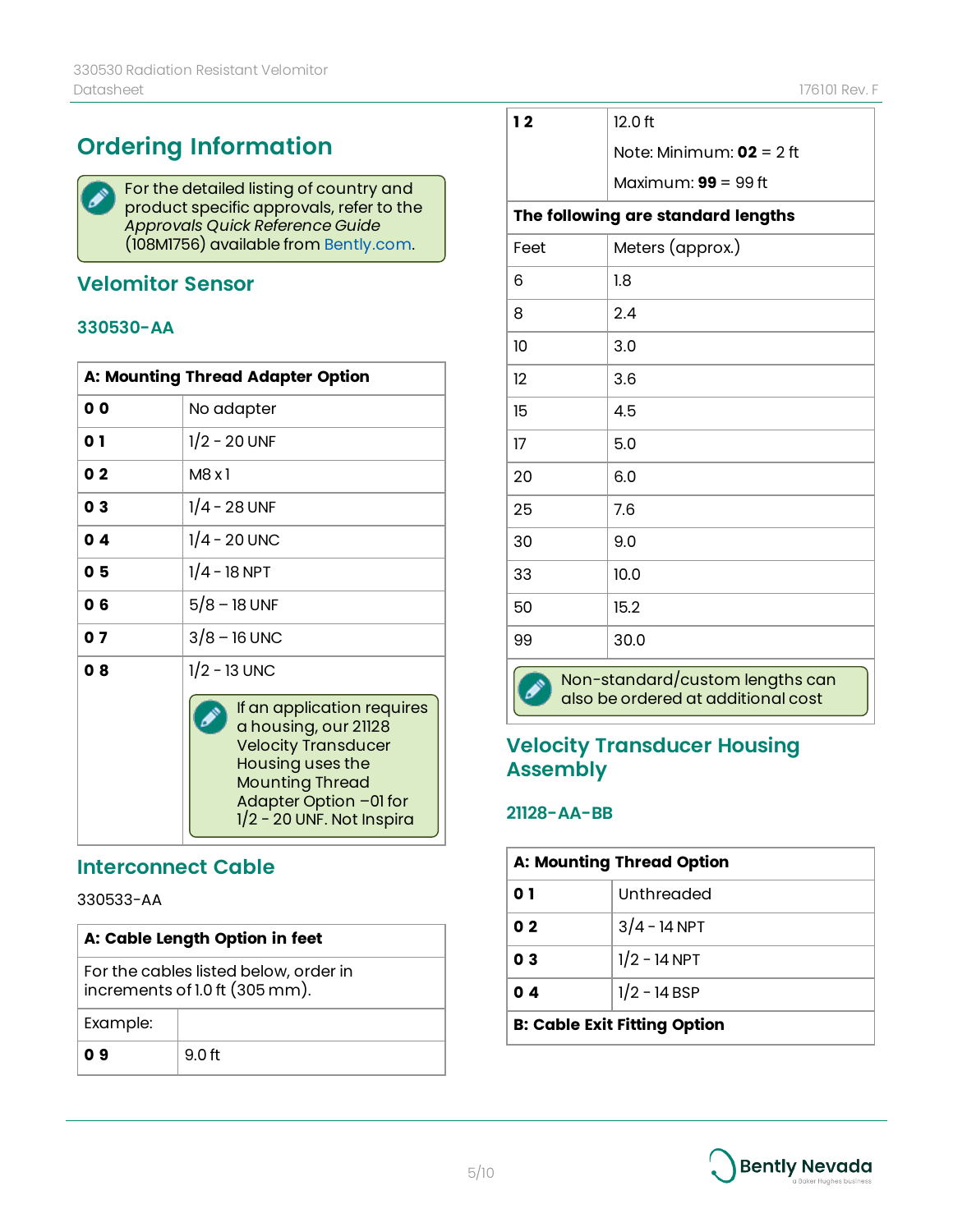|    | $1/2 - 14$ NPT plug                                                                                                                 |
|----|-------------------------------------------------------------------------------------------------------------------------------------|
| 02 | $1/2$ - 14 NPT explosion-proof                                                                                                      |
| 03 | $\frac{1}{2}$ - 14 NPT explosion-proof with<br>cable gland seal                                                                     |
|    | When using the 21128<br>housing, cable part<br>number 89477-AXX is<br>necessary to connect<br>the Velomitor Sensor to<br>a monitor. |

# **Accessories**

| 175873   | Bulk Tefzel cable; 2 conductor 18<br>AWG twisted, shielded cable<br>(same wire used in 330533)<br>without connectors or terminal<br>lugs. Specify number of feet |
|----------|------------------------------------------------------------------------------------------------------------------------------------------------------------------|
| 46000-01 | Magnetic base for temporary<br>mounting of Velomitor Sensors.<br>Used with $1/4$ - 28 UNF mounting<br>thread adapters.                                           |
| 46122-01 | Quick Connect for semi-<br>permanent mounting of<br>Velomitor Sensors. Used with 1/2<br>- 20 UNF mounting thread<br>adapters.                                    |
| 89409-01 | Individual $1/2$ - 20 UNF mounting<br>adapter                                                                                                                    |
| 89410-01 | Individual M8 x 1 mounting<br>adapter                                                                                                                            |
| 89411-01 | Individual $1/4$ - 28 UNF mounting<br>adapter                                                                                                                    |
| 89412-01 | Individual $1/4$ - 20 UNC<br>mounting adapter                                                                                                                    |
| 89413-01 | Individual $1/4$ - 18 NPT mounting<br>adapter                                                                                                                    |
| 04300015 | Individual $5/8$ – 18 UNF mounting<br>adapter                                                                                                                    |
| 161191   | Individual $1/2$ - 13 UNC mounting                                                                                                                               |

|           | adapter                                                                                                                      |
|-----------|------------------------------------------------------------------------------------------------------------------------------|
|           | The Velomitor Sensor is<br>shipped with an adapter.<br>Individual adapters are<br>available as spares. Not<br><b>Inspira</b> |
| 101212-01 | Velomitor Sensor connector kit.<br>Used with housings and<br>retrofits.                                                      |
| 123135-01 | Velomitor Sensor Power Module                                                                                                |

For more information concerning this product, please refer to the 330500 Velomitor Sensor, 300525 Velomitor XA Sensor, and 330530 Radiation Resistant Velomitor Sensor User Guide (document 100076).

# **Product Disposal Statement**

It is the responsibility of the nuclear site to correctly dispose of this hardware as required by regulations. The product is not covered under the WEEE directive.

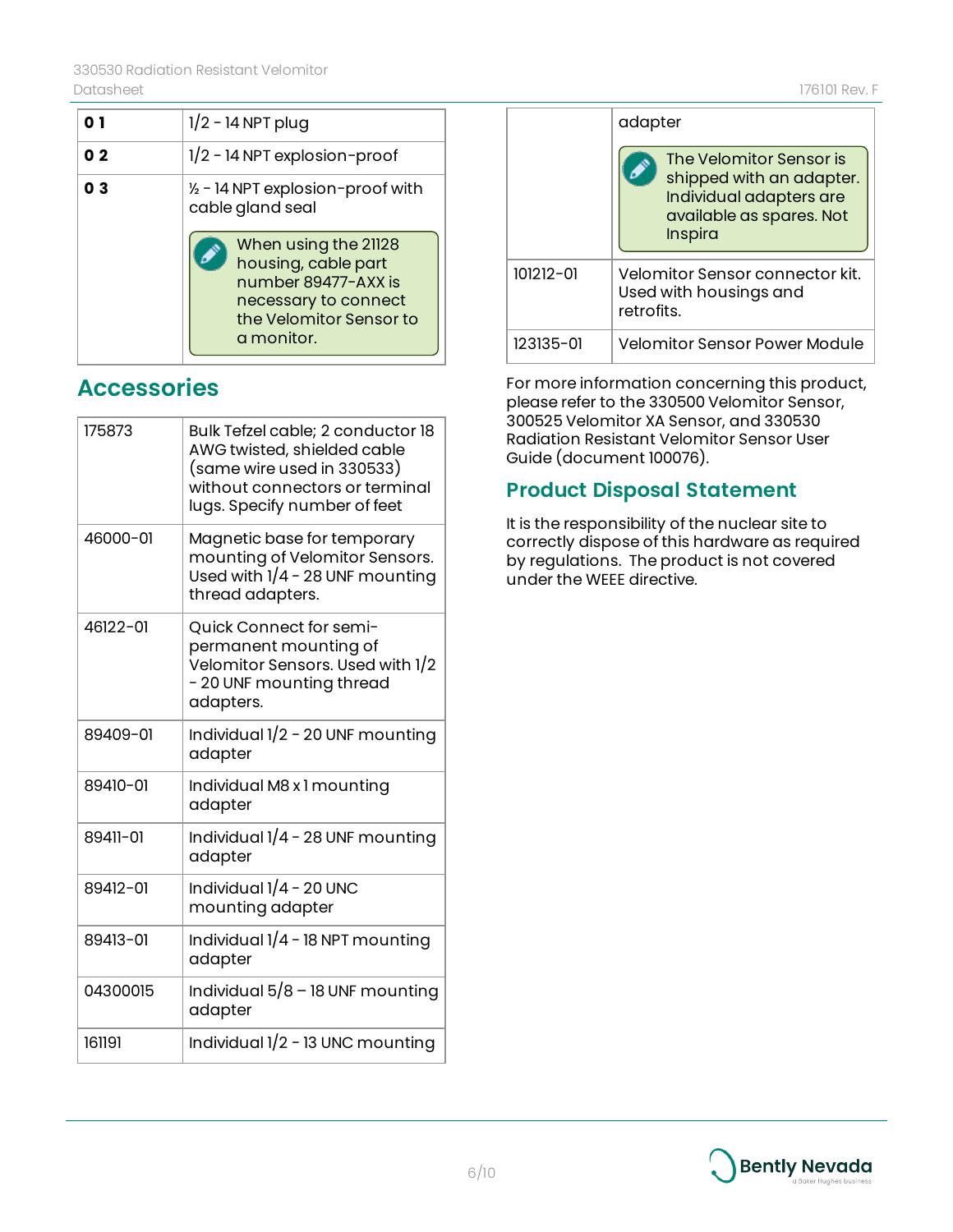# **Graphs and Figures**

Note: All dimensions in millimetres (inches) unless otherwise specified.



- 1. 2-pin, MIL-C-5015 receptacle
- 2. 15/16" hexagonal
- 3. 12.7 (0.500) diameter, 0.8 (0.030) deep counterbore
- 4. 25.3 (0.995) diameter
- 5. 3/8 24 UNF-2B, 6.4 (0.250) minimum threaded depth, 14.0 (0.550) maximum drill depth

#### **Figure 1: Velomitor Piezo-velocity Sensor Dimensional Drawing**

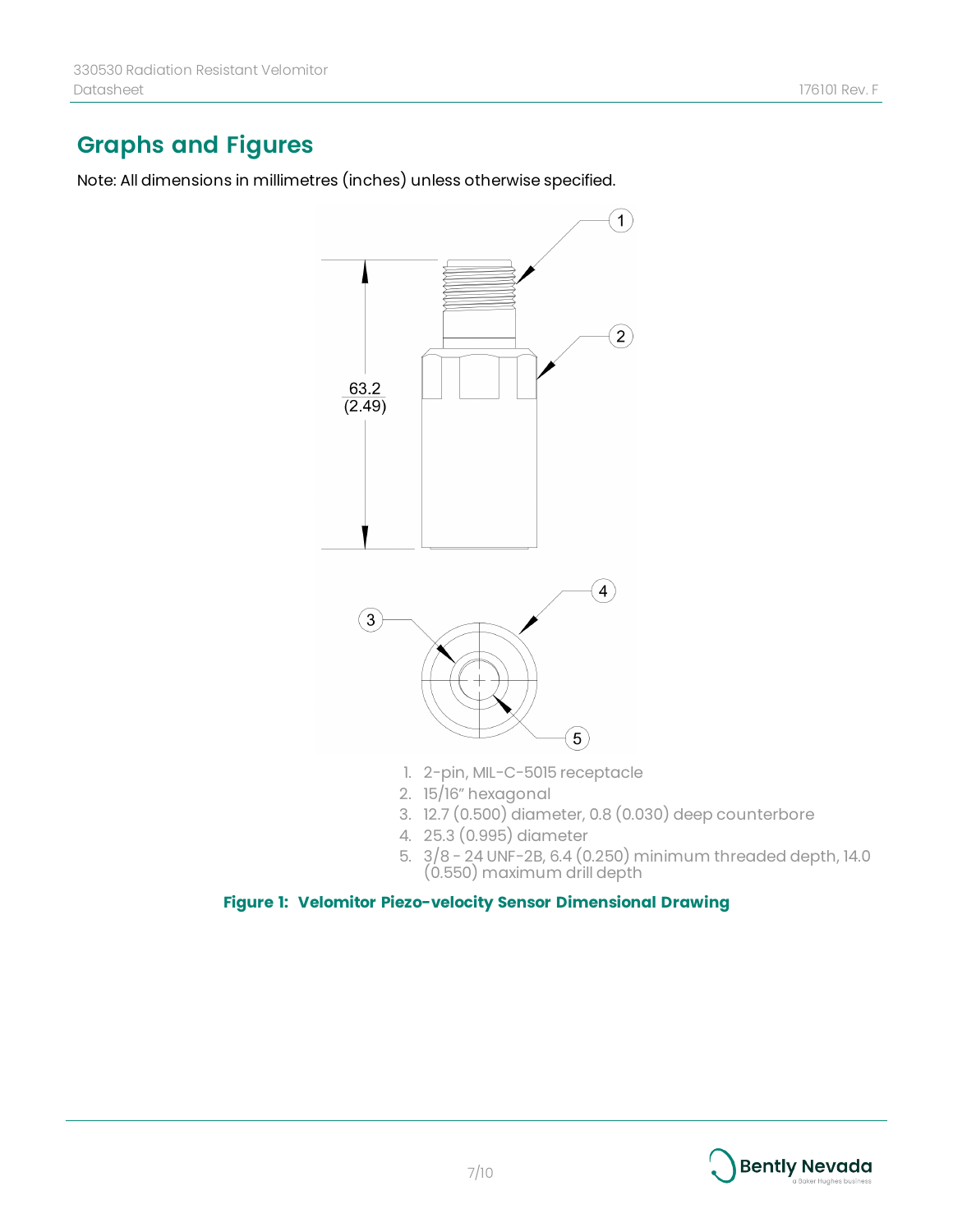**Frequency Response Graphs**



#### **Figure 2: Frequency Response, Typical Amplitude Response**



**Figure 3: Frequency Response, Typical Phase Response**

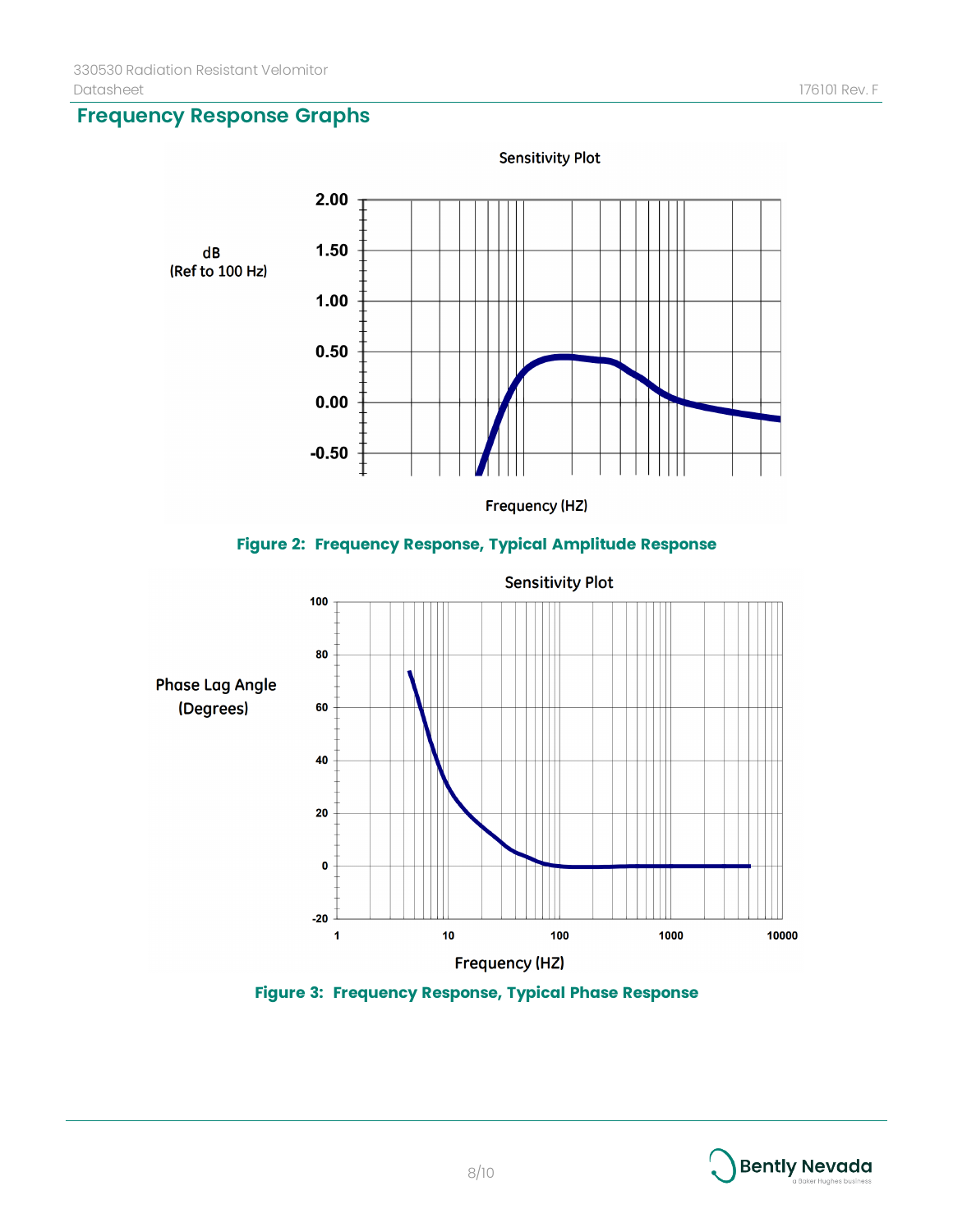#### **Summary - Testing Report**

(For complete details refer to the white paper "Test Report of the Radiation Resistant Velomitor sensor 330530")

We completed a series of tests to insure that the product will meet the specifications contained in this document. The information in the white paper outlines the details regarding the testing and irradiation. The customer can use the information in the whitepaper to validate how the product is used and infer how the product could change with gamma-radiation exposures. Note, however, that any observation or extrapolation of this data is not a guarantee of the product performance. Listed below are limitations and boundary conditions.

Important items about the testing:

- The Device Under Test (DUT) will have the largest parameter shift when the unit is powered up and being irradiated at the same time.
- The gamma-radiation was from a Co60 source. A number of 16-inch-long rods were placed in a circular pattern around the DUT to establish uniform radiation and exposure levels around the DUT. The length of the rods ensured that the top and bottom of the DUT were also being irradiated, albeit at a slightly lower level. The dosage rate is the sum effect of all of the rays intersecting at the DUT.

The product was not designed or tested:

- to be a part of the control loop as the product design is for monitoring purposes only,
- for LOCA (loss of coolant accident), sometimes called LOC (loss of coolant), events,
- to withstand neutron radiation, or
- for spike or burst events.

Observation:

- Sensitivity:
	- $\circ$  Starts at 3.94 mV/mm/s (100 mV/in/s) ± 5%.
	- <sup>o</sup> With each 3 Mrad gamma-radiation exposure the average change decreased 3%.
- Output Bias Voltage
	- <sup>o</sup> Starting point:
		- $\blacksquare$  -12.0  $\pm$  1.0 volts @ room temperature
		- $\blacksquare$  -12.0  $\pm$  3.45 volts @ over temperature

As the device is irradiated, the DUT will shift in both directions, making the window larger. This wider window results in a smaller dynamic range.

• As a note: We tested a number of the units and at no time did any of the units fail. The numbers of units tested at the higher radiation level (maximum of 13 Mrad) did not constitute a significant sample size to guarantee the product at these higher levels.